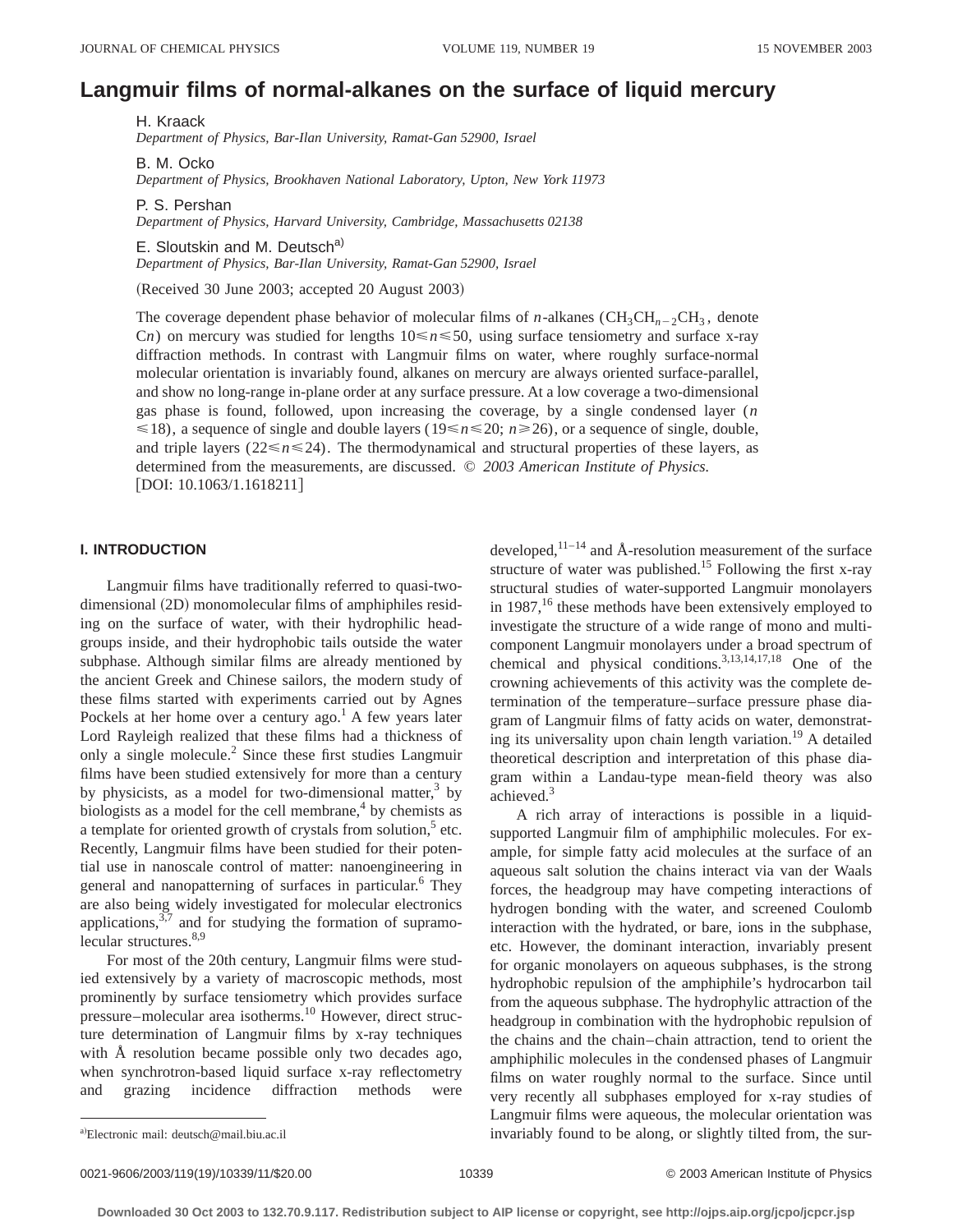face normal. To the best of our knowledge, the only nonaqueous subphase employed in x-ray studies of a Langmuir film is formamide,  $17,20$  which is also polar and induces the same surface-normal molecular orientation.

To investigate the role of the molecules' interaction with the subphase in the determination of the Langmuir film's structure we have studied the structure of Langmuir films of organic molecules on mercury.<sup>21</sup> Here the interaction of the chains with the subphase is attractive, rather than repulsive, and the hydrophobicity of the molecular tail plays no role. In this case, a surface-parallel molecular orientation could be expected, at least for a range of coverages. Such orientations were not observed in any organic Langmuir monolayer on water, although high tilts from the surface normal were detected in crystallites of alkanes  $(n \sim 24)$  formed on water. These crystallites self-assemble spontaneously at zero surface pressure from excess material placed on water for 20  $\leq n \leq 30$ .<sup>17,22</sup> Mercury as a subphase for Langmuir films offers several additional advantages. The high surface energy of mercury,  $500 \text{ mJ/m}^2$ , as compared to that of water,  $72 \text{ mJ/m}^2$ , should enhance the spreading of surface films, and induce spreading in compounds not readily, or not at all, spreadable on water. Since the solubilities of all organic compounds, and most inorganic ones, in mercury are practically zero, compounds which can not be studied as Langmuir films on water due to their high water solubility could still be investigated on mercury. Also, the higher surface tension of mercury allows the extension of the x-ray reflectivity measurements to fourfold larger scattering vectors than those achievable on water, yielding a commensurately higher resolution. The first atomic resolution measurement of the surface structure of pure mercury, a prerequisite for any mercury-supported Langmuir film structure determination, was published only recently.<sup>23</sup> Following our studies of dense self-assembled alkyl-thiol monolayers<sup>24</sup> and multilayers<sup>25</sup> and, very recently, of a Langmuir film of stearic fatty acid<sup>21</sup> on mercury, we present here a study of the structure of Langmuir films of normal-alkanes on mercury as a function of surface coverage, for molecular length of 10<*n*  $\leq 50$ . Surface tensiometry was used to measure surface pressure–molecular area isotherms, and synchrotron-based surface scattering x-ray methods were employed to determine the structure at various points along the isotherm.

Finally, we note that self-assembled mono- and multilayers on *solid* substrates, mostly alkyl-thiols on gold, have been also investigated extensively by x-ray, and other, methods.<sup>26</sup> Surface-parallel molecular orientations of such self-assembled monolayers (SAMs) were found at certain coverage ranges. However, these SAMs should be clearly distinguished from Langmuir films on a liquid substrate. Obviously, on a liquid subphase the film's molecules are at least as mobile as those of the subphase, while on a solid one the film's molecules are bound (more or less strongly) to static sites on the surface of the substrate. Thus, varying the coverage is considerably simpler, the surface coverage is more uniform and more likely to be a true equilibrium on a liquid surface than on a solid one. More importantly, in the most extensively studied SAMs by far, alkyl-thiols on gold, the crystalline structure of the gold surface was found to determine the SAM's structure by epitaxy, both in the surface-normal<sup>27</sup> and the surface-parallel phases.<sup>28</sup> An epitaxial arrangement was also found for alkane SAMs on graphite,<sup>29</sup> on single-crystals of copper,<sup>30</sup> and gold.<sup>31</sup> This epitaxy of the organic monolayer to the structure of the subphase does not exist, of course, in the case of mercury, where the liquid surface of the subphase does not possess longrange order, and hence can not force the Langmuir film to conform to the order dictated by the surface's corrugation potential, as is the case in SAMs.<sup>26</sup>

# **II. EXPERIMENT**

## **A. The trough**

A specially designed Langmuir trough, suitable for simultaneous surface tension and x-ray studies, was used. The trough itself is milled from KelF and has inner dimensions of  $175\times65\times3.5$  mm<sup>3</sup>, with a thin (0.3 mm) bottom to allow good thermal contact with the fixed-temperature plate on which the trough is mounted. The temperature of the plate can be controlled to  $\pm 0.2$  °C by water circulation from a commercial water bath/circulator system. The trough is enclosed in an hermetically sealed aluminum box, equipped for a flow of pure helium or nitrogen gas to minimize surface contamination and oxidation of the mercury. The enclosure has thin Kapton entrance and exit windows for the x rays. The mercury is fed into the trough from the center of a stainless steel reservoir mounted on the top plate of the enclosure, through a valve and a fine capillary extending through the plate almost to the trough's bottom. Since oxides and organic contaminants float to the surface of the mercury in the reservoir, this arrangement allows the introduction of clean mercury into the trough without breaking the seal of the enclosure, and without exposing the mercury to air.

# **B. The surface tension balance**

The surface tension is measured using the Wilhelmy plate method. We use a platinum plate  $(12.5\times10)$  $\times$ 0.5 mm<sup>3</sup>). To obtain good wetting of the plate by the mercury it must be first amalgamated with mercury by placing the clean plate into a mercury bath in a glass dish, which is then placed in a sealed aluminum cell under a nitrogen atmosphere. The cell is then heated to  $T=125 \degree C$  and left at this temperature for 48 h. This procedure<sup>32</sup> produces a thin amalgam layer on the plate, which is stable for periods up to 2 months. Each time a new mercury subphase is introduced into the trough, the plate is removed from the balance, and rubbed lightly with tissue paper. This renews the amalgamation layer. The plate is then ''washed'' several times by dipping into clean mercury to remove contaminants, and is then ready to use.

The balance consists of a leaf spring, which carries the platinum plate, and a linear variable differential transformer (LVDT). The LVDT produces an output voltage proportional to the displacement of the spring upon immersion of the plate's edge into the mercury. The displacement is proportional to the force exerted on the leaf spring by the surface tension  $\sigma$  pulling on the plate. Repeated readings of  $\sigma$  in an unperturbed system vary by less than  $\Delta \sigma$  = 0.05 mN/m.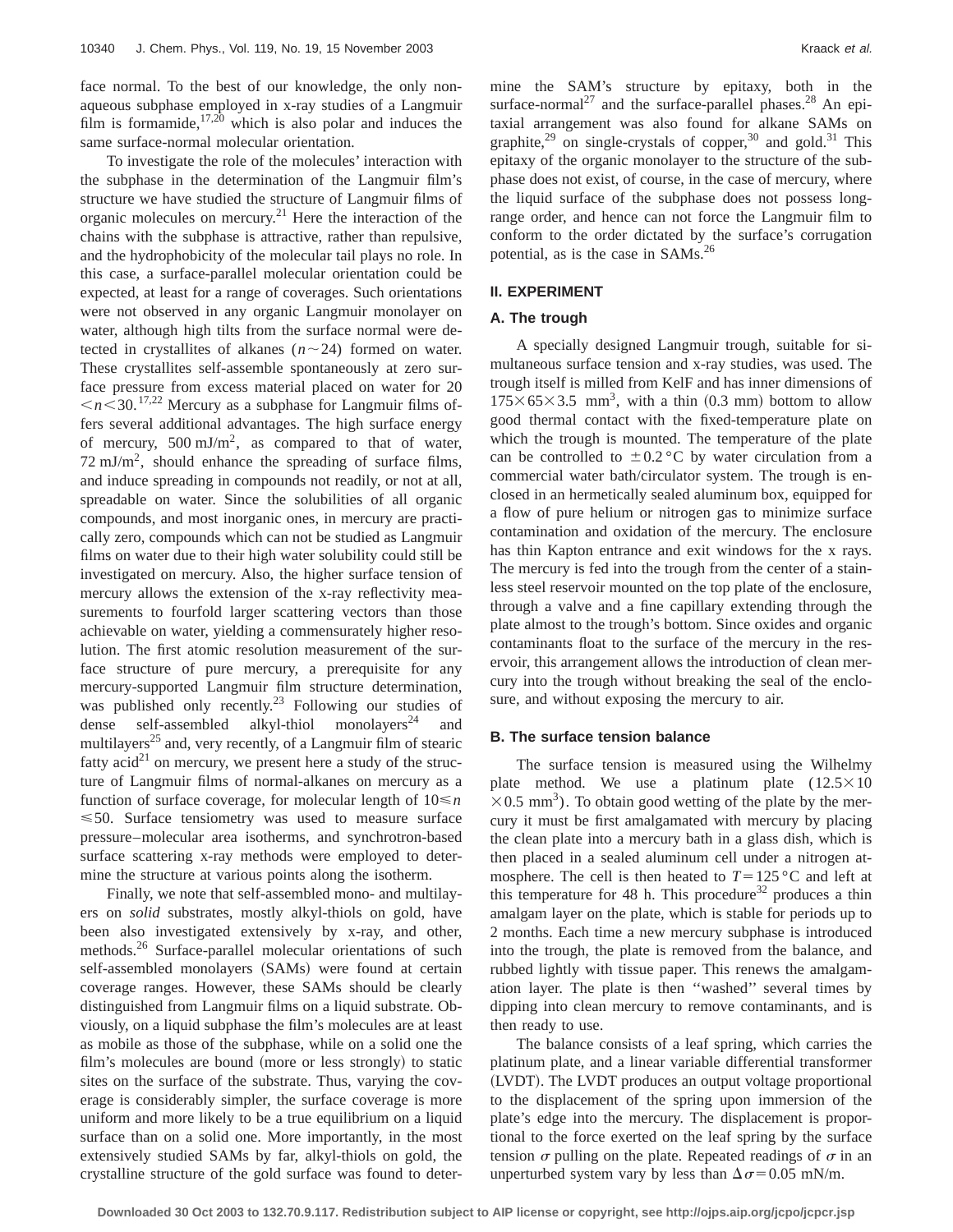## **C. Materials**

Mercury was purchased from Merck Co. (triple distilled, 99.999% pure) and Bethlehem Apparatus Co. (quadrupple distilled 99.99995% pure). Alkanes were purchased from Aldrich and were at least 98% pure. All materials were used as received without further purification. Measurements on the same alkane with different purities (99.5%, 98%) did not show any differences in the surface pressure–molecular area isotherms. Stock solutions were prepared with molarities in the range of  $3-8\times10^{-4}$  using HPLC grade, 99.9% pure chloroform. Film deposition was done by a micropipette, through a sealable hole in the enclosure's top plate.

#### **D. Measurement methods**

#### **1. Surface pressure–molecular area isotherms**

The surface pressure,  $\pi = \sigma_0 - \sigma$ , is defined as the difference between the surface tension of bare ( $\sigma_0$ ) and filmcovered  $(\sigma)$  mercury.  $\pi$  varies with the surface coverage, given by the area per molecule *A*, through the dependence of  $\sigma$  on  $A^{10}$ 

To measure an isotherm, i.e., a  $\pi$  versus *A* curve, the trough was first cleaned thoroughly with isopropanol and chloroform, the enclosure sealed, and flushed for one hour with a flow of  $(99.999\%$  pure) nitrogen, when only isotherm measurements are planned, or (99.999% pure) helium, when x-ray measurements are planned. The trough was then filled with mercury from the reservoir through the capillary to a level of about 1 mm above its rim. The measured surface tension of freshly filled mercury varied between  $\sigma_0$ =475 mN/m and  $\sigma_0$ =495 mN/m, depending on the quality of the amalgam layer on the Wilhelmy plate and its immersion depth into the mercury. Film deposition began immediately after filling the trough, to minimize the collection of impurities on the bare mercury surface. Two reasons render the coverage control by a travelling barrier, as done for water, less advantageous here. First, well-sealing barriers are notoriously more difficult to construct for mercury than for water.<sup>33</sup> Second, the large *A*-range of interest here entails a high compression ratio of 20–25. This, in turn, requires a prohibitively long trough and long traveling range for the barrier. Thus we measured the isotherms by consecutive deposition of accurately measured volumes of the stock solution by a micropipette, adding from 1 to 10 microliters of solution at each step. Waiting time following each deposition varied from about half a minute at low coverage to 30 min at high coverage, and strongly depended upon the chain length of the alkane, as we discuss below. The required waiting time was determined by monitoring the variation of  $\pi$  from the moment of deposition until no further change is observed in  $\pi$ .

A typical trace of the surface pressure vs time for a long  $(C22)$  chain alkane is shown in Fig. 1. When solution is added, a jump in  $\pi$  is observed, followed by a relaxation period to a new, higher value of  $\pi$ . For C22 the relaxation time was found to be almost independent of  $A$  and  $\pi$ . Equilibrium in  $\pi$  is reached within less than a minute after each deposition, indicating a very good spreading of the alkane molecules on the mercury surface. The inset to Fig. 1 shows



FIG. 1. The time dependence of the surface pressure  $\pi$  during the stepwise deposition of a Langmuir film of C22. SL, DL, and TL indicate the formation of single, double, and triple layers of molecules. The inset is an expanded time scale plot of the measured (open circles) and fitted (solid line) exponential relaxation of  $\pi$  near the onset of the DL phase. The fitted relaxation time constant here is  $\sim$  50 s.

an example of the measured relaxation of  $\pi$  (open circles) following a deposition step at  $t \approx 1150$  s. The surface pressure is observed to relax exponentially, with a time constant of 50 s (solid line). Figure 1 shows three steps in  $\pi$ . These will be shown below to be the formation of single  $(SL)$ , double (DL), and triple (TL) layers of flat-lying molecules.

## **2. X-ray measurements**

The molecular structure of the Langmuir films was studied at various coverages using surface-specific x-ray techniques. The x-ray measurements were carried out at the Harvard/BNL liquid surface spectrometer at beamline X22B, NSLS, Brookhaven National Laboratory, at wavelengths of  $\lambda = 1.55 - 1.58$  Å. The trough was supported on an active vibration isolation unit, mounted on the spectrometer. This arrangement was demonstrated in previous measurements<sup>23,24</sup> to eliminate vibrational pickup from the environment, the dominant effect which severely curtailed the measurement range in all early studies of the surface structure of mercury.<sup>34</sup>

A detailed description of the x-ray measurement methods used is available in the literature<sup>13,35</sup> and will not be repeated here. We have carried out  $x$ -ray reflectivity  $(XR)$ measurements, which yield information on the surfacenormal structure of the Langmuir film such as its surfacenormal density profile and its surface roughness. The inplane order was investigated by grazing incidence diffraction (GID). The XR measurements employed a point detector while the GID was measured using a linear position sensitive detector, which allows a simultaneous measurement of a full Bragg rod (BR) when GID peaks are observed. To minimize beam damage, sample exposure times were kept to a minimum by using an automatic shutter upstream of the trough. This was opened only for counting, and kept closed during spectrometer movements.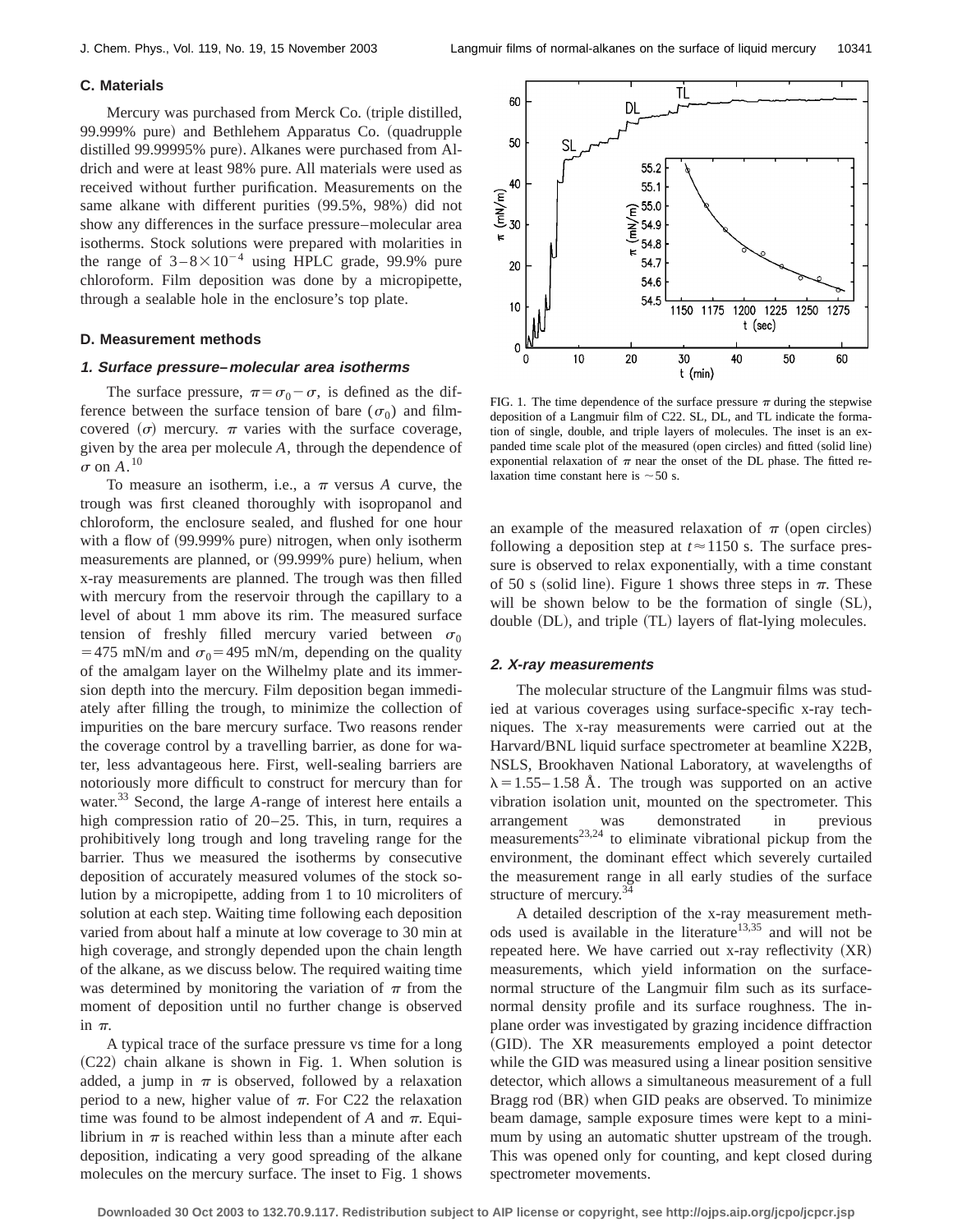## **3. X-ray reflectivity modeling**

X-ray reflectivity,  $R(q_z)$ , is measured as a function of the scattering vector  $q_z = (4\pi/\lambda)\sin(\alpha)$ ; where  $\alpha$  is the grazing angle of incidence of the x rays on the liquid surface. The measured XR is often presented normalized by the XR of an ideally flat and abrupt interface, the so-called Fresnel reflectivity  $R_F(q_z)$ .<sup>35</sup> The density profile of the alkane-covered mercury was modeled by a box model of a single box for each alkane layer and 6 boxes for the mercury. For the bare mercury surface 8 slabs were used. Following a number of trial fits varying various fit parameters in different combinations, a final model was adapted allowing us to obtain good fits to all measured curves, with reasonable fit parameters. The final model was as follows.

For the mercury a fixed box width of 1.3 Å and a fixed interfacial roughness of 0.7 Å was used for all 6 boxes representing the near-surface oscillatory density profile of the mercury. Thus, only the height (i.e., density) of each box was varied, except that the density of the first box was kept fixed at  $5.5 e/\text{\AA}^3$ . A separate interfacial roughness parameter was assigned to the mercury-alkane interface, and varied in the fit. The mercury's bulk electron density was kept fixed at the  $\rho_e$ =3.25 *e*/Å<sup>3</sup> calculated from the known mass density of mercury. This model is admittedly more restricted and less detailed than that used previously in the studies of the surface structure of bare mercury.<sup>23</sup> However, the  $q_z$ -range of the present measurements is restricted to  $q_z \leq 1.5 - 1.7 \text{ Å}^{-1}$ by the need to minimize beam damage to the alkane film. This range excludes almost all of the quasi-Bragg peak originating in the mercury layering at the surface, which peaks at  $\sim$  2.2 Å<sup>-1</sup> and extends out to  $\sim$  2.5 Å<sup>-1</sup>. Only the beginning of the rise of the layering peak can be observed at the high- $q_z$  end of the  $q_z$ -range in our measurements [see Fig. 3(a) below]. Thus, the measured  $R(q<sub>z</sub>)$  in this study are not sensitive to, and cannot support a full modeling of the mercury layering. Nevertheless, the variation of the alkane– mercury interface, which is rougher for lower coverage than for higher one, still requires some flexibility in the modeling of the mercury surface. A comparison of the mercury density profiles obtained here employing our restricted model with those obtained in our previously-published detailed studies of bare mercury<sup>23</sup> shows that the present simple model captures the main features of the layering, though obviously not all the details, particularly in the mercury layers lying below the first two surface-adjacent layers. As the results presented below show, the model described here for the mercury is flexible enough to provide a good fit to the measured  $R(q_z)$ of the alkane-covered mercury surface with physically reasonable parameter values, while keeping the number of fit parameters reasonably small.

For the alkane layers a fixed density of  $\rho_e = 0.3 \ e/\text{\AA}^3$ was employed, and the width and roughness parameters were varied in the fit. Using a fixed  $\rho_e$  deviating by up to  $\pm 5\%$ from this value yields equally good fits. In the coexistence regimes (single/double and double/triple layers) all layers except the top layer are assumed to have a 100% coverage, and are represented by a box having a fixed density of  $0.3 e/\text{\AA}^3$ . The top, incomplete layer was represented by a box having the fixed width of a completed layer, and its density  $\rho_e$  and



FIG. 2. Surface pressure  $(\pi)$ –molecular area (*A*) isotherm for docosane  $(C22)$  on mercury (solid line+points). The dashed line is a fit to the Volmer equation for a gas of flat-lying molecules having hard-core interactions. The three abrupt  $\pi$  changes at  $\pi \approx 138$ , 64, and 41 Å<sup>2</sup>/molecule suggest the consecutive formation of a single, double, and triple layers of flat-lying molecules.

roughness allowed to vary in the fit. The density obtained from the fit,  $\rho'$ , was then used to derive the coverage fraction of the top layer as  $F = \rho'/0.3$ . This procedure is equivalent to a coherent averaging over the coexisting differentphase domains, an assumption supported by the good contrast observed in the undulations in  $R/R<sub>F</sub>$ .<sup>36</sup> Almost identical *R* curves were obtained by using the values of the fitderived parameters and assuming incoherent averaging over the domains (i.e., summing reflected intensities rather than amplitudes).

Finally, all fits were done using the matrix method implementation<sup>37</sup> of the Parratt formalism.<sup>38</sup> As the results discussed below indicate, the model and strategy employed here result in good fits and a consistent variation of the fitted parameter values with coverage, keeping, at the same time, the number of fit parameters down to a manageable number, and the interparameter correlation to a minimum.

#### **III. RESULTS AND DISCUSSION**

We first discuss in detail the results obtained for docosane  $(C22)$ , and then extend the discussion to alkanes of other chain lengths.

#### **A. Docosane**

## **1. Surface pressure–molecular area isotherms**

The measured  $\pi$ -*A* isotherm of C22, taken at  $T = 23$  °C is shown in Fig. 2. The measured points are shown as open circles and the solid line is a smoothed curve connecting the points. Comparing this isotherm with typical isotherms on water,10 two differences stand out immediately in the low-*A* region. One is the high surface pressure obtained,  $\pi$  $\approx$  60 mN/m, which is much higher then the collapse pressures observed in Langmuir films on aqueous subphases.<sup>10</sup> Similarly high collapse pressures were found for other organic molecules on mercury.<sup>21,39,40</sup> The fact that the collapse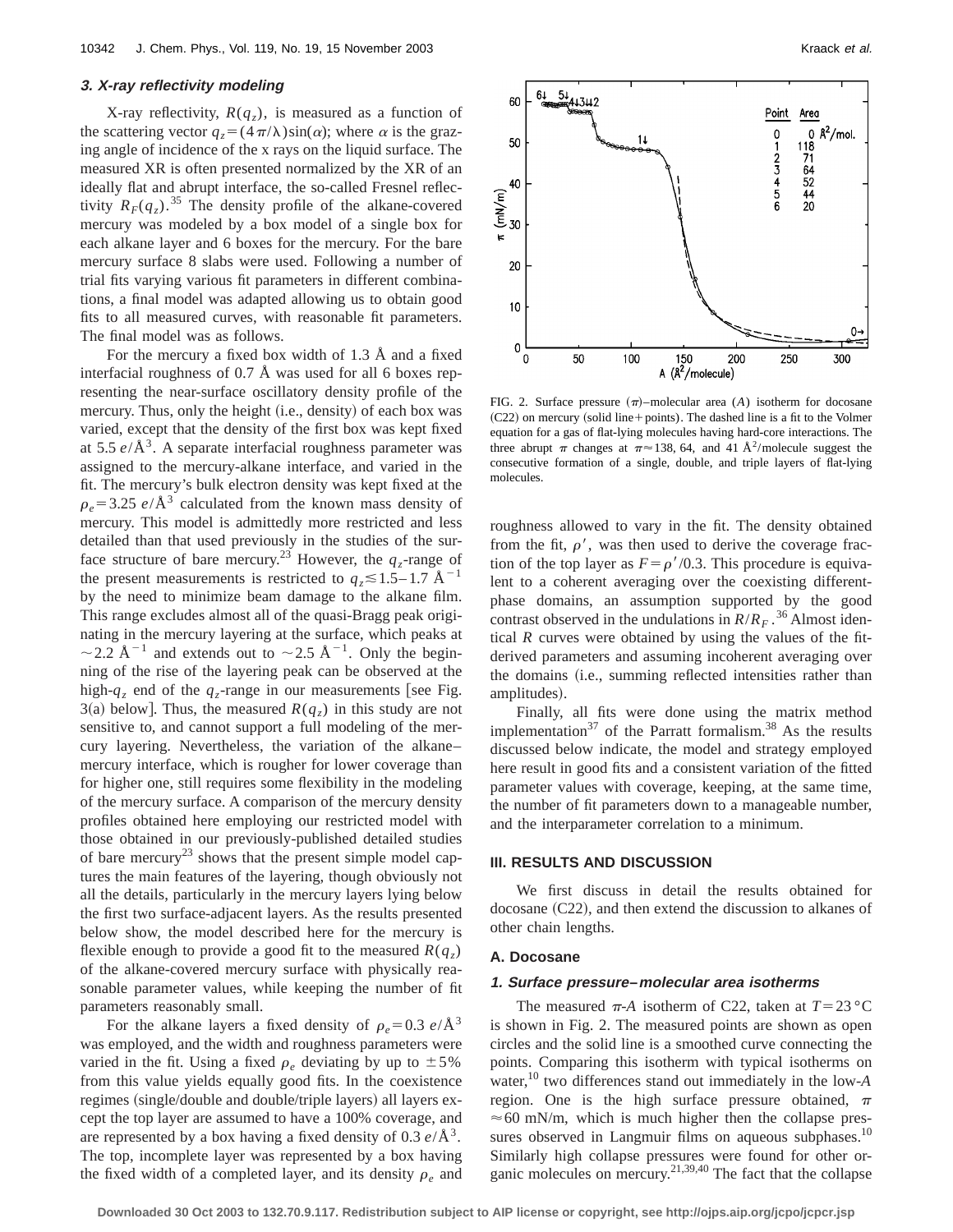pressure on Hg is much higher than that on water may point towards film buckling as a possible collapse mechanism here. For such a mechanism the attraction of the monolayer to the surface is the dominant factor in determining the collapse pressure. Thus, one would expect a much higher collapse pressure for the strongly-attracting mercury than for water, where the chains are repelled from the surface, and the relatively weak hydrogen bond of the headgroup to the water anchors the molecules to the surface. While this expectation indeed agrees with the observation of a lower collapse pressure on water and a higher one on Hg, more direct experimental evidence is required for a definite conclusion on the nature of the collapse mechanism prevailing here.

The second outstanding feature in Fig. 2 is the absence of a fast increase in  $\pi$  upon reducing *A* at the low-*A* end of the isotherm. Such an increase is a common feature of all isotherms measured to date for amphiphiles on aqueous subphases, where it manifests the existence of a condensed solid phase of low compressibility. $3,17$  The absence of this feature here is discussed below, based on the x-ray measurements in this *A*-region.

As Fig. 2 shows, reducing the molecular area *A* from  $\sim$ 350 Å<sup>2</sup>/molecule to  $\sim$ 200 Å<sup>2</sup>/molecule causes only a very small change in the surface pressure, as expected for a dilute 2D gas of molecules. However, a further reduction below 200 Å<sup>2</sup>/molecule produces a very steep rise from  $\pi$  $=2$  mN/m at  $\sim$  250 Å<sup>2</sup>/molecule to  $\pi$ =47 mN/m at 135 Å<sup>2</sup>/molecule. Similar to our previously measured isotherm of stearic acid on mercury,<sup>21</sup> the isotherm here can be reasonably well fit in this region by the Volmer equation  $\pi(A-A_1)=kT$ , which describes a two-dimensional hardcore-interacting gas of molecules. The exclusion area  $A_1$  is due to the finite size of the molecules. The fit is shown in a dashed line in Fig. 2, and yields an exclusion area *A*<sup>1</sup>  $=$  138 Å<sup>2</sup>/molecule. This value is very close to the area of a C22 molecule lying flat on the mercury surface:  $A = l \times w$  $=$  29×4.8 Å<sup>2</sup> = 139 Å<sup>2</sup>. Thus, the onset of the first plateau in the isotherm in Fig. 2 can be concluded to mark the completion of a densely-packed single layer  $(SL)$  of flatlying molecules. Note that although the two-dimensional version of the van der Waals equation of state predicts an exclusion area of twice the molecular area, $41$  this result is derived using an expansion valid in the low-concentration limit, i.e., when  $A \ge A_1$  in our case. When the molecules are packed densely on the surface, i.e., when  $A \rightarrow A_1$  in our case, a number of theoretical $42,43$  and experimental studies on Langmuir films on water, $44$  show that the exclusion area is very close to the area taken up by a single molecule.

When *A* is reduced below  $A_1$ , a series of nearly flat plateaus are observed at  $\pi(A) \approx 47, 56$ , and 58 mN/m. The transitions between plateaus are abrupt, and occur at  $A=64$ and 41  $\rm \AA^2$ /molecule, respectively. The fact that these transitions occur at *A* values which are roughly one-half and onethird of the molecular area of a single flat-lying molecule strongly suggests that double and triple layers of flat-lying molecules form at these *A* values. To confirm the suggested stepwise growth of the three layers, obtain their thicknesses, and detect possible in-plane order within these layers, x-ray measurements were carried out at the points marked by num-



FIG. 3. (a) Measured Fresnel-normalized x-ray reflectivity curves,  $R(q_z)/R_F(q_z)$ , (open circles) of docosane (c22) on mercury, with their boxmodel fits (lines). Curves are shifted vertically by  $\sim$  0.3 each for clarity. Inset: Same for the bare mercury surface. (b) The model density profiles obtained from the fits in (a). The successive formation of three layers of flat lying molecules, marked by the vertical lines for single (SL), double (DL), and triple (TL) layers, is clearly observed.

bers on the isotherm in Fig. 2. The results of these measurements are detailed in the next section.

## **2. X-ray reflectivity**

The measured Fresnel-normalized XR,  $R/R_F$ , of C22 is shown in Fig.  $3(a)$  (open circles) as a function of coverage, along with their box-model fits (solid lines). The density profiles derived from the fit are shown in Fig. 3(b), with  $z=0$ taken at the position of the mercury–alkane interface, and the positive *z*-axis pointing into the subphase. The previously-detected surface layering of mercury<sup>23</sup> is indicated by the peak at  $q_z \approx 2.2 \text{ Å}^{-1}$  of the bare mercury reflectivity curve in the inset of Fig.  $3(a)$ . It is also implied by the rise at the high- $q_z$  end of the other (smaller-range) reflectivity curves shown in Fig.  $3(a)$ . The corresponding layering is shown in the real-space density profiles in Fig.  $3(b)$ .

The fits yield a surface roughness in the range of 1.1  $\pm$  0.3 Å, close to that of a pure mercury surface. The fit for  $A=118$  Å<sup>2</sup>/molecule, slightly lower than the area of a lyingdown molecule  $(A_1=139 \text{ Å}^2)$ , yields an alkane layer thickness of 4.7 Å, with a 100% complete first layer and a 40% complete second layer. The fits for  $A=71, 64, 52,$  and  $44 \text{ Å}^2/\text{molecule}$ , at the onset, about one third along, and near the end of the second plateau and at the onset of the third plateau, yield, respectively, a 100% complete double layer 9.4 Å thick, a 100% complete double layer with a 20%, 70%, and 100% complete third layer, respectively. The triple layer is found to be 13.5 Å thick. When the coverage is increased further towards  $20 \text{ Å}^2/\text{molecule}$  no further increase is detected in the number of layers either by x-ray or isotherm measurements. The only observable effect in the XR measurements is a strong increase in the alkane-air interfacial roughness, from  $\sim$  1.0 Å for a triple layer at 5  $(44 \text{ Å}^2/\text{molecules})$ , to 2.3 Å for the highest measured coverage at 6  $(20 \text{ Å}^2/\text{molecules})$ . This high roughness suppresses all but the first oscillation in the XR curve. The layer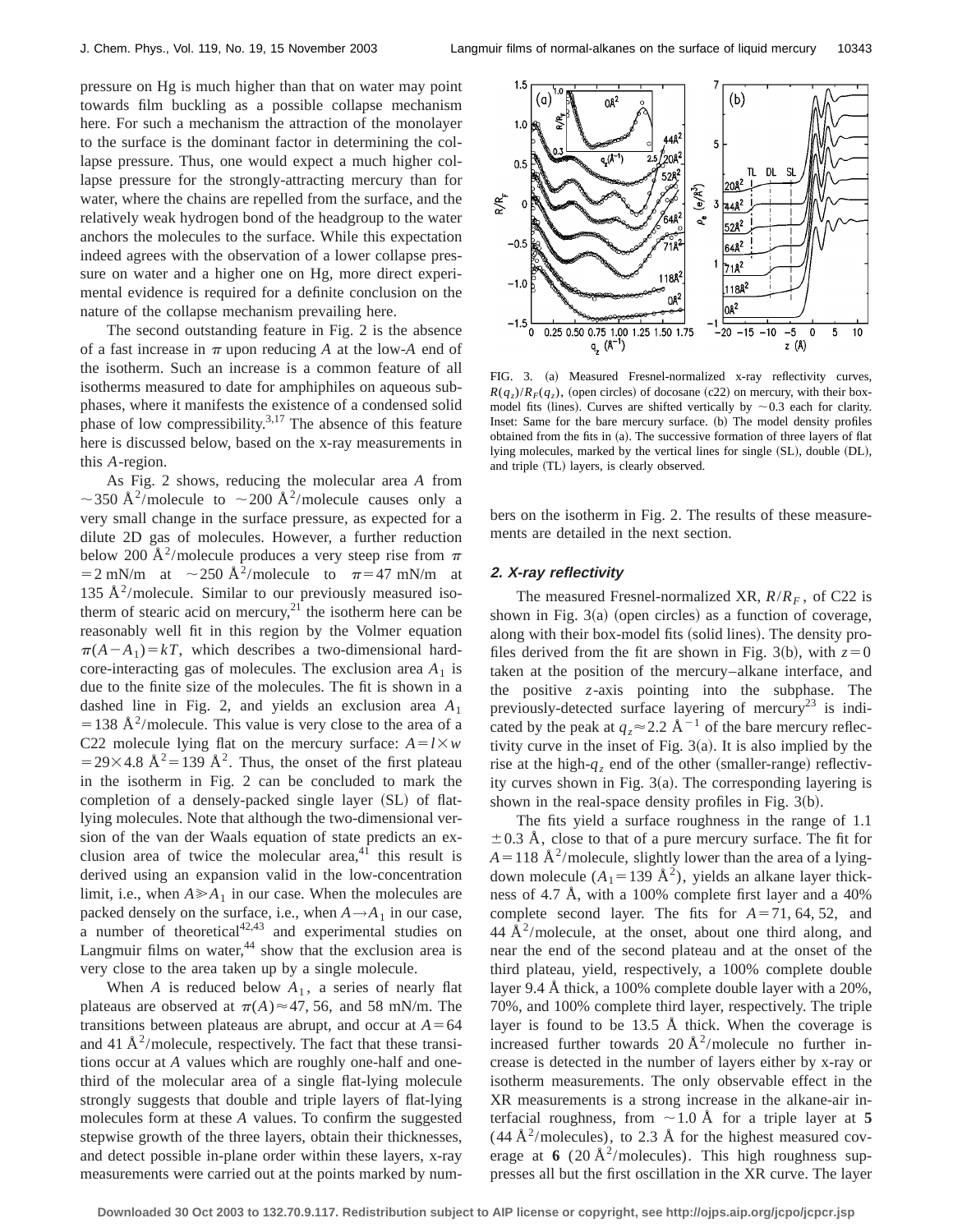

FIG. 4. Measured  $\pi$ -A isotherms for alkanes of the indicated chain lengths:  $10 \le n \le 36$ .

thickness is unaffected by the increased roughness. These results clearly demonstrate for C22 a stepwise, layer-by-layer growth of the Langmuir film, up to the completion of the third layer of flat lying molecules. Further increase in the coverage most probably results in the formation of 3D microcrystallites, which cause the roughening of the surface observed in the XR measurements. Towards the lower-*A* end of the isotherm the microcrystallites become visible to the eye as nonreflecting white spots or lines on the shiny surface of the mercury.

These observations, and the average layer thickness of 4.6 Å obtained from the fits, agree very well with the conclusions drawn above from the isotherms. This growth behavior is similar to that of SAMs of butane, hexane, and heptane on an  $Ag(111)$  surface at 40 K, where these much shorter alkanes also form up to three molecular layers (depending on coverage) at the surface before bulk growth sets in.45 An important difference between that study and ours is, however, that the ordered Ag surface imposes long-range inplane order on the layers, as revealed by GID measurements. For the longer alkanes on mercury, studied here, no GID peaks are observed for any *n*, indicating that only shortrange in-plane order may exist, extending to a few molecular diameters only, as for a quasi-2D liquid or amorphous solid.

## **B. Molecular length dependence**

#### **1. Surface pressure–molecular area isotherms**

The  $\pi$ -*A* isotherms of alkanes on mercury are shown in Fig. 4 for several lengths *n* at room temperature, *T*  $=$  23 °C. Qualitatively, four types of isotherms are observed. Decane (C10) and shorter alkanes exhibit a very low  $\pi$  $(\leq 3 - 5$  mN/m) over most of the measurement range  $18 \leq A$  $\leq$ 400 Å<sup>2</sup>/molecule, without any prominent features, except for a small increase in  $\pi$  towards the low-*A* end of the isotherm. This increase (observed for  $n \le 14$ ) was found to depend on time rather than coverage, and probably results from the accumulation of contaminants on the not-fully-covered

TABLE I. The exclusion area  $A_1$ , and the onsets of the second and third plateaus  $A_2$  and  $A_3$ .  $\pi_1$ ,  $\pi_2$ , and  $\pi_3$  are the surface pressures of the plateaus for the chain lengths, *n*, listed.

|                  | $A_1$ | A <sub>2</sub> | $A_3$ | $\pi_1$        | $\pi_2$ | $\pi_3$ |
|------------------|-------|----------------|-------|----------------|---------|---------|
| $\boldsymbol{n}$ |       | $\AA^2$ /mol   |       |                | mN/m    |         |
| 10               |       |                |       | $\mathbf{0}$   |         |         |
| 11               |       |                |       | $\overline{7}$ |         |         |
| 12               | 87    |                |       | 13             |         |         |
| 14               | 93    |                |       | 24             |         |         |
| 16               | 109   |                |       | 34             |         |         |
| 18               | 114   |                |       | 42             |         |         |
| 19               | 122   | 60             |       | 46             | 52      |         |
| 20               | 124   | 60             | 42    | 46             | 56      | 59      |
| 21               | 131   | 63             | 44    | 46             | 56      | 59      |
| 22               | 138   | 64             | 41    | 47             | 56      | 58      |
| 24               | 152   | 70             | 48    | 44             | 54      | 56      |
| 28               | 172   | 87             |       | 42             | 54      |         |
| 36               | 233   | 105            |       | 40             | 50      |         |
| 50               | 293   | 115            |       | 40             | 51      |         |

high-energy surface of mercury, probably from the gas phase above, or even from the mercury bulk below the surface.

Decreasing the molecular area from *A*  $\approx$  400 Å<sup>2</sup>/molecule a distinct steep rise in  $\pi$  is observed for all  $n \ge 11$ , followed by a break and a plateau. The break occurs always at, or near, the molecular area of a flat-lying molecule,  $A_1$ , which increases linearly with *n*. The steeply rising part of all isotherms can be fit reasonably well by the Volmer equation, as shown for C22 in a dashed line in Fig. 2. We also observe a linear increase with  $n$  in the surface pressure of the plateau for  $11 \le n \le 20$ . The isotherms for  $11 \le n$  $\leq 18$  show a single plateau. The isotherm of C19 shows two plateaus, while those of  $20 \le n \le 24$  show three plateaus. For longer alkanes,  $n \ge 28$ , only two plateaus are observed, as found for C19. The area at the onset of the second  $(A_2)$  and third  $(A_3)$  plateaus are always equal to one-half and onethird of the area of a flat-lying single molecule, indicating that at these plateaus the film consists of two and three layers of flat-lying molecules. The areas and pressures obtained from the isotherms are summarized in Table I. Each entry is an average of values derived from three independent isotherms. The absolute surface pressures of the plateau varied by up to 5 mN/m between different experiments with the same material, while the *difference* in surface pressure between plateaus never varied by more than 1 mN/m. The area per molecule at the onset of the first plateau varied between different isotherms by up to 5% when using the same solution, and up to 10%, when using different solutions.

The exclusion area,  $A_1$ , obtained from the Volmer equation fit, and the onset areas,  $A_2$  and  $A_3$ , are shown in Fig. 5, along with their linear fits. The larger error bars for  $n = 50$ reflect the difficulty in keeping these long molecules solvated, and the consequent larger scatter among the measured isotherms. All  $A_1$  are very close to the expected area occupied by a single layer of closely packed, flat-lying molecules, and, as expected, increase linearly with *n*. The fit to a straight line yields  $A_1 = (6.2 \pm 0.2)n + (3 \pm 5)$  Å<sup>2</sup>/molecule. For the onsets of the second and third plateaus we obtain  $A_2 = (3.0 \pm 0.1)n$  Å<sup>2</sup>/molecule and  $A_3 = (2.0 \pm 0.1)n$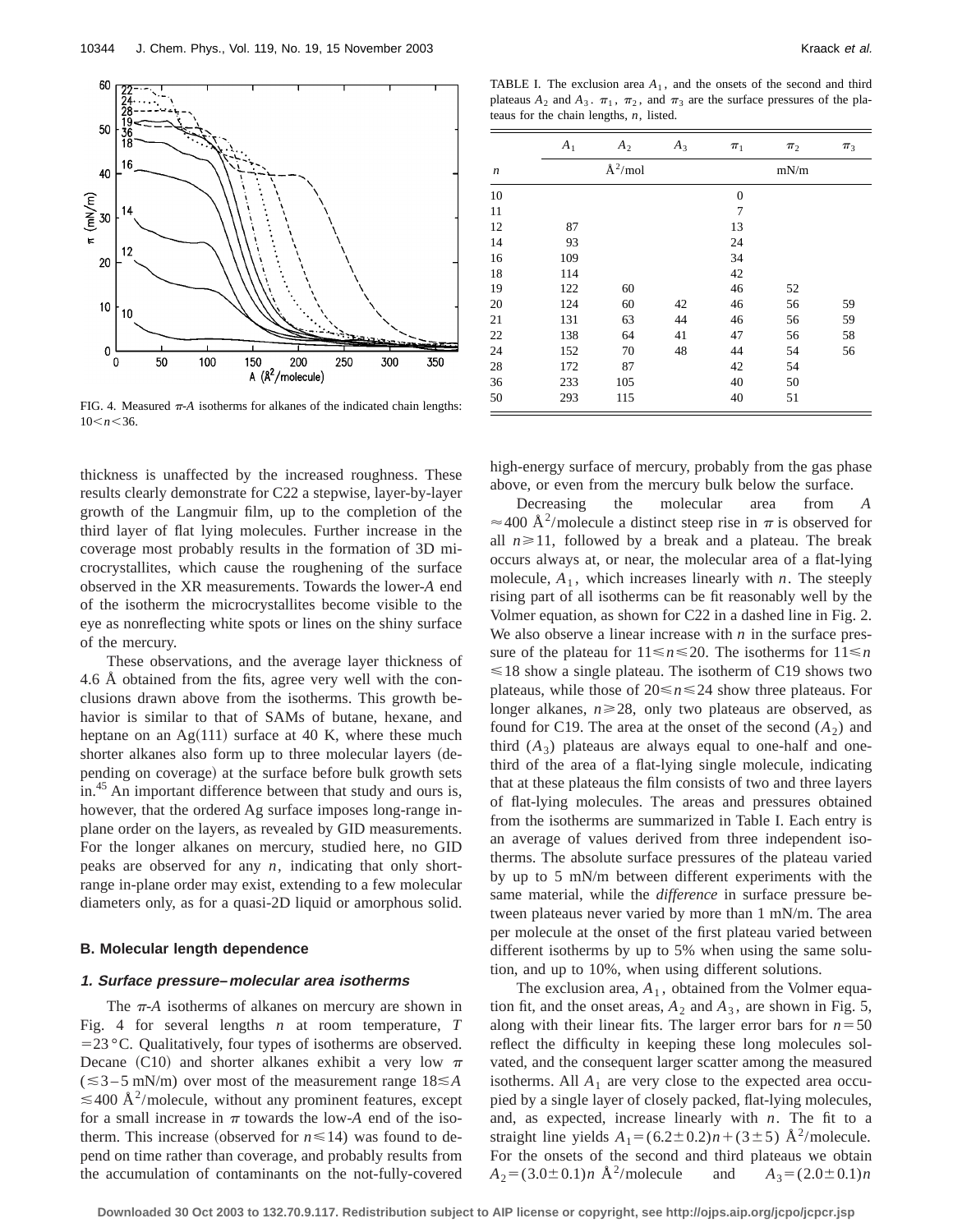

FIG. 5. Chain length dependence of the exclusion area  $A_1$  obtained from the Volmer equation fit to the isotherms and the onsets of the second  $(A_2)$  and third  $A_3$  plateaus.

 $A<sup>2</sup>/molecule.$  The surface pressure at the onset of the first plateau increases linearly from  $\pi \approx 0$  mN/m for  $n=10$  to  $\pi$  $\approx$  46 mN/m at 19 $\leq$ n $\leq$ 22 then decreases again to  $\pi$  $\approx$  40 mN/m for  $n \ge 36$ . The surface pressure difference between the first and second plateaus is  $\Delta \pi \approx 9 - 11$  mN/m for all *n* except for  $n=19$ , where  $\Delta \pi \approx 6$  mN/m. The step from the second to the third plateau, where it exists, is  $\Delta \pi$  $\approx$  2–3 mN/m. The implications of the *n*-variation of  $A_{1,2,3}$ and  $\pi_{1,2,3}$  are discussed below.

## **2. X-ray reflectivity**

X-ray reflectivity curves and corresponding electron density profiles, representative of the different chain length regimes discussed above, are shown in Fig. 6, for the alkanes and coverages indicated. We now discuss these in order of increasing *n*.



FIG. 6. (a) Measured Fresnel-normalized x-ray reflectivity curves (open circles) for the alkanes and coverages indicated, with their box-model fits (lines). Curves are shifted vertically by  $\sim 0.3$  each for clarity. (b) The density profiles obtained from the fits, corresponding to the curves in  $(a)$ . The vertical lines show the single (SL) and double (DL) layers.

The isotherms of C12–C16 in Fig. 4 show only a single plateau, pointing to the existence of a single flat-lying layer of alkanes. This is indeed found in the x-ray measurement. For C18, although the isotherm in Fig. 4 shows a small second step, the x-ray measurements find just a single layer of flat-lying molecules with a thickness of 4.8 Å, as shown in Fig. 6, and no other changes are observed upon varying *A*. The only change observed in the XR fits is an increase in the roughness, similar to that discussed above for C22, indicating the growth of three-dimensional crystallites.

The XR measurements of C19, however, show the formation of a double layer with a thickness of 9.4 Å as expected from the isotherm, but no further increase in the layer thickness was observed with decreasing *A*. C20 also shows clearly a double layer 9.4 Å thick. Both of these alkanes, show of course, in the x-ray measurements also a single layer, for lower coverages. Despite a weak third step in the isotherm of C20 no third layer could be observed in the XR measurements. This behavior can be explained by the growth of a metastable third layer with a lifetime long enough for measuring an isotherm but too short for measuring a reflectivity curve.

As discussed above, C22 shows, in addition to the single and double layer phases, a triple layer phase, the XR curve of which is shown in Fig. 6. This is the only chain length among those studied for which the triple layer phase was observed in the x-ray measurements. For longer chains the maximum number of layers found was two. A typical reflectivity for this regime of chain lengths is shown for C36 in Fig. 6, where the XR curve of the thickest film is that of a double layer phase. We now proceed to discuss the  $(n, A, \pi)$ three-dimensional phase diagram emerging from the x-ray and isotherm measurements.

#### **3. The phase diagram**

The isotherms and XR curves discussed above fully characterize the structure of the various phases of the mercury-supported Langmuir films of alkanes as a function of surface pressure  $\pi$ , area per molecule *A* and chain length, *n*. The phase diagram is shown in Fig. 7. The gas phase of the flat-lying molecules is observed on the right-hand side, with a steep rise with decreasing *A* to a condensed single layer phase. The onset of this condensed phase is characterized by a sharp bend of the isotherm from an steeply-rising to a horizontal curve. For  $22 \le n \le 24$  we observe the formation of up to three layers of flat-lying molecules. Longer chain lengths, and slightly shorter ones  $(n=19,20)$  show a maximum of two layers, and shorter chain lengths exhibit a single layer only. A projection of the phase diagram on the  $\pi$ *n* plane is shown in Fig. 8. It shows all the features described earlier, and the  $n, \pi$ -ranges of the gas, single, double, and triple condensed layer phases, up to  $n=50$ , the longest molecule investigated in this study. The collapse pressure, which is the equilibrium pressure between 2D and 3D growth, rises steeply for low chain lengths, reaches a maximum for *n*  $=$  22, decreases slightly for  $n > 22$  and levels off for longer chain lengths.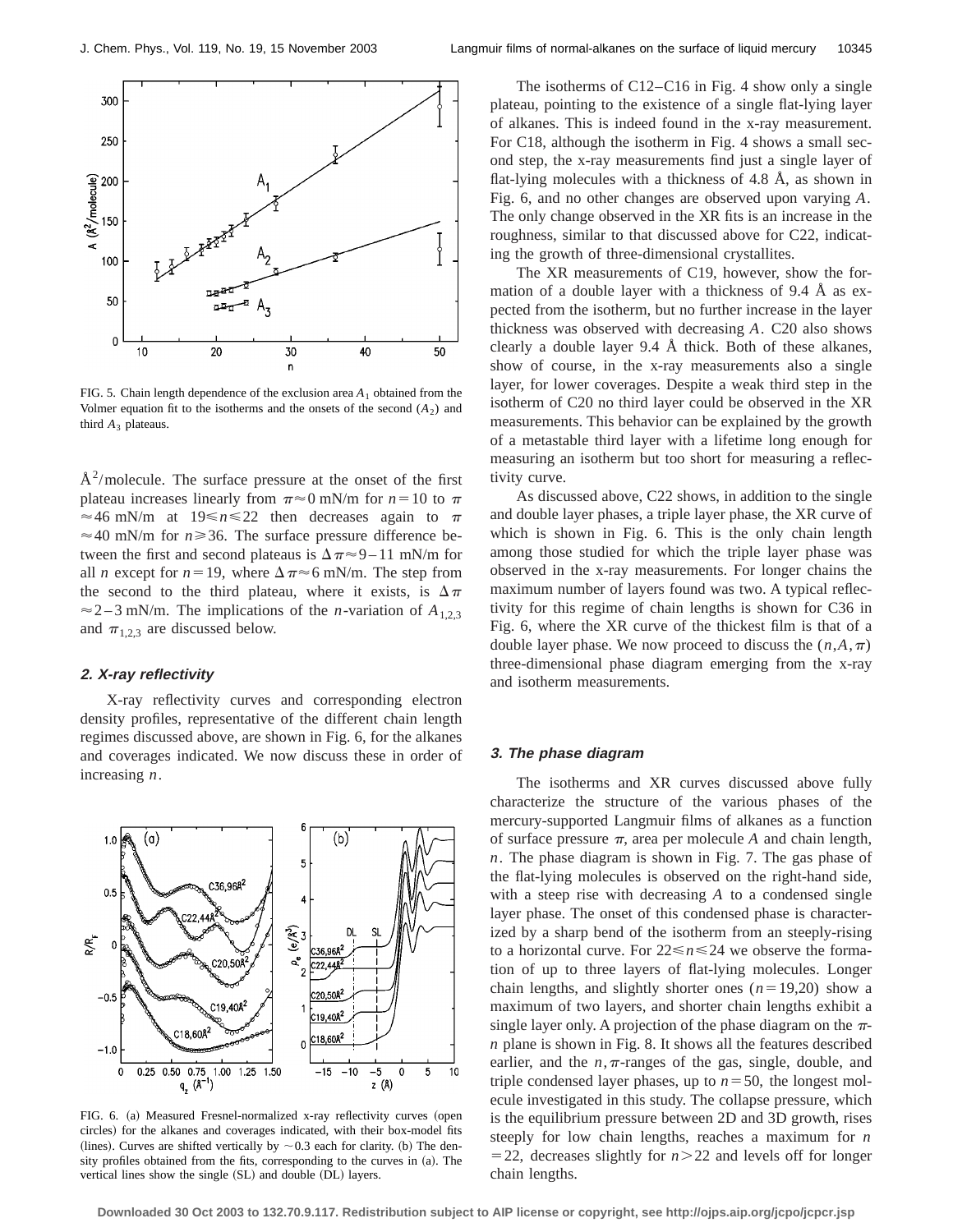

FIG. 7. The phase diagram of Langmuir films of alkanes on the surface of mercury. The measured isotherms are shown in a dashed line, and the collapse pressure—in a bold line.

# **4. The collapse pressure and adsorption energy**

The collapse pressure of each isotherm and the maximal number of surface layers of the Langmuir film are determined by a balance between the energies of the 2D surface film and the 3D bulk. We note that at  $T=23 \degree C$ , where our measurements were carried out, the bulk alkane is liquid for  $n \leq 17$  and a solid for  $n \geq 18$ . Moreover, as Fig. 8 shows, *n*  $\approx$  18 is also the transition point below which only a single layer, and above which a double layer, are observed in the isotherm. For  $n \leq 17$ , where only a single 2D surface layer is observed,  $A_1$  is the transition point between a 2D phase and a 3D one, i.e., the collapse point, since at this point the molecules of the 2D gas are maximally compressed, and are



FIG. 8.  $n-\pi$  phase diagram for alkanes adsorbed on mercury. The points are averages of the surface pressure at the phase transition between SL, DL, and TL for at least three different isotherms. The solid line are guides to the eye. The dashed and dotted lines are fits, discussed in the text, yielding the adsorption energies of the first and second condensed layers. The collapse pressure is shown as a bold line.

touching each other. Any further reduction in the effective *A* could come only by the expulsion of molecules from the surface layer into the 3D phase. Since for  $n \le 17$  the 3D phase is liquid, and for  $A > A_1$  the 2D phase is a gas, the film collapse at  $A_1$  can be considered as a condensation transition from a 2D-gas to a 3D-liquid. This transition is associated with a vaporization enthalpy which is derived below.

The same arguments show that for  $n > 18$ , which exhibit a maximum of two surface layers (excluding  $n=22$  where a TL phase was observed), the collapse point is at  $A = A_2$ , where the second layer is 100% complete, and any further reduction in *A* must lead to the expulsion of molecules from the 2D surface phase into the 3D phase. The 3D phase here is known to be solid, but unlike the case for the 2D single layer case, where for  $A > A_1$  the phase was shown to be a 2D gas, the exact nature of the 2D double layer phase at  $A > A_2$  is not known. Since no GID peaks were observed, the DL phase is amorphous. As  $A \ll A_1$  the DL phase is condensed, rather than a gas. Of the two remaining choices, i.e., a liquidlike or an amorphous-solidlike 2D phase, we have chosen the former. Thus, the collapse at  $A_2$  can be considered to be a transition from a 2D liquid to a 3D solid, i.e., a freezing transition associated with a melting enthalpy.

As we show in the next paragraphs, and in Fig. 8, this general picture of the collapse agrees very well quantitatively with the measured collapse pressures, and their *n* dependence.

To make the discussion above more quantitative we adopt a simplified view of the surface adsorption process of the alkane molecules as being controlled by a balance between two competing interactions and their associated energies. One is the attractive molecule–surface interaction which favors the formation of a 2D monolayer since the formation of such a layer lowers the total interfacial energy. This process is characterized by an adsorption energy. The other interaction is the molecule–molecule interaction which favors the formation of a 3D liquid or solid over the formation of a 2D layer. For *n* up to  $n \approx 18$  this interaction is characterized by the enthalpy of vaporization  $\Delta H$ <sub>*v*</sub>. The adsorption energy of an alkane of *n* carbons is  $E_{ads} = (n \cdot n)$  $(2.2) \Delta E_{\text{CH}_2} + 2 \Delta E_{\text{CH}_3} - E_{\text{defect}}$ , where  $\Delta E_{\text{CH}_2}$  and  $\Delta E_{\text{CH}_3}$  are the adsorption energies of the  $CH<sub>2</sub>$  and the  $CH<sub>3</sub>$  groups, respectively.  $E_{\text{defect}}$  is the reduction in the adsorption energy due to packing defects, caused, e.g., by *gauche* kinks which increase the average area per  $CH<sub>2</sub>$  monomer over that of ideal packing. Since *gauche* kinks appear primarily at the ends of alkane chains and their number is mostly independent of the molecular length *n*, <sup>46</sup> *E*defect caused by *gauche* kinks should be independent of *n*, an assumption adopted in, and supported by, the fits discussed below. The surface pressure  $\pi_c$  at collapse for chain lengths *n* exhibiting a singlelayer plateau only, are then given by:  $\pi_c = E_{ads} - \Delta H_v = (n \Delta)^2$  $(2) \Delta E_{\text{CH}_2} + 2\Delta E_{\text{CH}_3} - E_{\text{defect}} - \Delta H_v$ . Using published  $\Delta H_v$ values<sup>47,48</sup> and assuming  $\Delta E_{\text{CH}_2} \approx \Delta E_{\text{CH}_3}$ , this expression can be fitted to the  $\pi_c$  values derived from the measured isotherms, to obtain  $\Delta E_{\text{CH}_2}$  and  $E_{\text{defect}}$ . The fit, shown by a dashed line in Fig. 8, agrees very well with the experimental data for  $n \le 20$ , even slightly higher than the expected *n* 

**Downloaded 30 Oct 2003 to 132.70.9.117. Redistribution subject to AIP license or copyright, see http://ojps.aip.org/jcpo/jcpcr.jsp**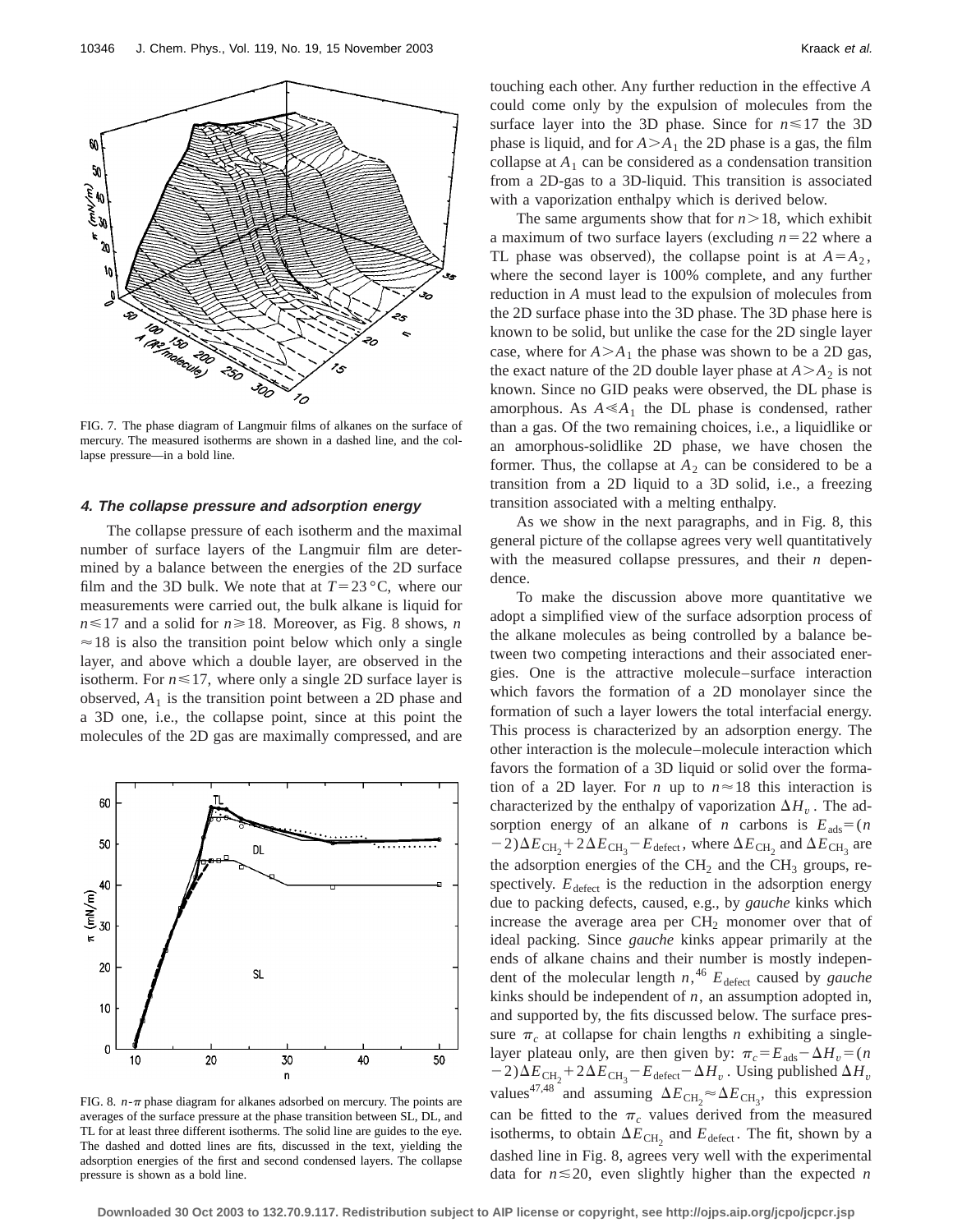$\leq$ 17. It yields  $\Delta E_{\text{CH}_2}(\text{SL})$  = 5.4 kJ/mol(CH<sub>2</sub>), close to the estimated adsorption enthalpy of alkyl chains on  $Au(111)$  of 6 kJ/mol(CH<sub>2</sub>).<sup>49</sup> We also obtain  $E_{\text{defect}}=15$  kJ/mol. This is about twice the 6.5 kJ/mol energy cost of forming a gauche kink in an alkane chain. $50$  Moreover, the formation of a *gauche* kink in a molecule lying flat on the surface necessarily entails lifting part of the molecule off the surface, thereby causing a loss of the adsorption energy of that part. To a first approximation, assuming that a single  $CH<sub>2</sub>$  group is lifted, the formation of a *gauche* kink costs  $6.5+5.4$  $=$  11.9 kJ/mol, close to the value found for  $E_{\text{defect}}$ . Thus, while a definite origin for  $E_{\text{defect}}$ , based on its numerical value, cannot be given here the comparison above demonstrates that its value as derived here,  $E_{\text{defect}}=15 \text{ kJ/mol}$ , is not unreasonable.

As discussed above, for longer chains,  $n \ge 20$ , the bulk phase is a solid at  $T=23 \degree C$ , and the collapse is regarded as a 2D-liquid to a 3D-solid freezing transition. The collapse pressure is then determined by a balance between the adsorption energy and the enthalpy of melting:  $\pi_c = E_{ads} - \Delta H_m$ . Using measured values of  $\Delta H_m$  (Ref. 47) a fit to the measured collapse pressures, shown in a dotted line in Fig. 8, yields  $\Delta E_{\text{CH}_2}(\text{DL}) = 9 \text{ kJ/mol}(\text{CH}_2)$  for the double layer phase preceding collapse for  $n \ge 20$ . If the adsorption energy of the first, mercury-adjacent layer in this case is assumed to be unchanged from the 5.4 kJ/mol( $CH<sub>2</sub>$ ) derived above from the single layer collapse pressure at  $n \le 20$ , the  $\Delta E_{\text{CH}_2}(\text{DL})$ obtained indicates an adsorption energy of  $3.6 \text{ kJ/mol}$  (CH<sub>2</sub>) for the second layer, two-thirds only of that of the first layer. A reliable calculation of the adsorption energy of the third layer directly from the triple layer phase's collapse pressures cannot be carried out because of the too-few data points available for the restricted *n*-range of this phase, as shown in Fig. 8. Finally, we point out that this phenomenological analysis may be oversimplified. A more sophisticated analysis, even at the mean-field Landau theory level akin to that carried out for fatty acids on water, $3$  is called for. This could perhaps be done when the temperature dependence of the phase diagram, now under study in our laboratory, is fully determined.

#### **C. Equilibrium versus nonequilibrium isotherms**

The general shapes of the isotherms measured here by stepwise deposition of molecules onto the surface are rather close to those measured by Smith<sup>33</sup> and Ellison,<sup>51</sup> using compression of a fixed number of molecules by a traveling barrier. Close inspection, however, reveals a number of important differences. The number of plateaus obtained seems to be generally larger in the measurements of Smith and of Ellison than those observed here. For example, Smith observed three plateaus for C32 and two plateaus for both C18 and C10, while we observed two plateaus for C28 and C36, one plateau for C18 and no plateau for C10. Moreover, Smith's isotherms seem to reach higher surface pressures, and the plateaus have considerably larger slopes than the near-zero ones observed here. Smith's plateaus have also higher *A*-onsets than ours. As discussed in detail by Pershan *et al.*<sup>52</sup> for Langmuir films of behenic acid on water, these



FIG. 9. Time evolution of the surface pressure during isotherm measurements, for different alkanes. The time to reach equilibrium pressure is very long ( $\leq$ 25 min) for the high-coverage phases at medium-length alkanes (C18, C19) and decrease for shorter as well as for longer alkanes.

symptoms suggest that Smith's isotherms, taken by rather fast barrier compression ( $\sim$  2.2 cm<sup>2</sup>/s), were most probably taken under nonequilibrium conditions, and are not, therefore, true thermodynamic equilibrium isotherms. As discussed above for C22, the method used here of adding material stepwise and waiting for the surface pressure to level out (see Fig. 1), most probably results in near-equilibrium conditions, as attested by the flat plateaus, lower onset *A*s and sharper phase boundaries.

We now discuss some of the features observed in the time evolution of the surface pressure following a sample deposition step, and the variation of these features with chain length and number of surface layers. In Fig. 9 we show some of the pressure vs time plots recorded while measuring isotherms for alkanes of different lengths *n*. The typical jump in  $\pi$  upon material addition, and the consequent relaxation of  $\pi$ , are clearly observed in each isotherm, and are generally similar to those shown in Fig. 1. For all alkanes with *n*  $\geq$ 20 we observe very small decay times,  $t \leq 1$  min, as discussed above for C22, over the full *A* range of the isotherm, at all surface phases. The small decay times indicate a good spreading of the materials on the mercury surface and a high molecular mobility, even for double- or triple-layer phases. For these chain lengths, the rapid pressure relaxation allows completing the measurement of an isotherm with a sufficient number of points in about 1 h.

For shorter chain lengths, a different behavior is observed. For C19 equilibrium pressure is reached rapidly for coverages *A* down to the completion of the second layer. On further addition of material, 3D crystallites are eventually formed, and the relaxation times increases strongly to *t*  $\geq 15$  mins. The time dependence for C18 and C16 is similar. They show a strong increase in the relaxation times, up to *t*  $\geq$  25 mins, albeit this occurs here for a single layer, the only high-coverage surface phase observed for these  $n$  (see Fig. 4). Both C18 and C16 show also a large jump upon addition of material, unlike those of longer alkanes,  $n \ge 20$ , which are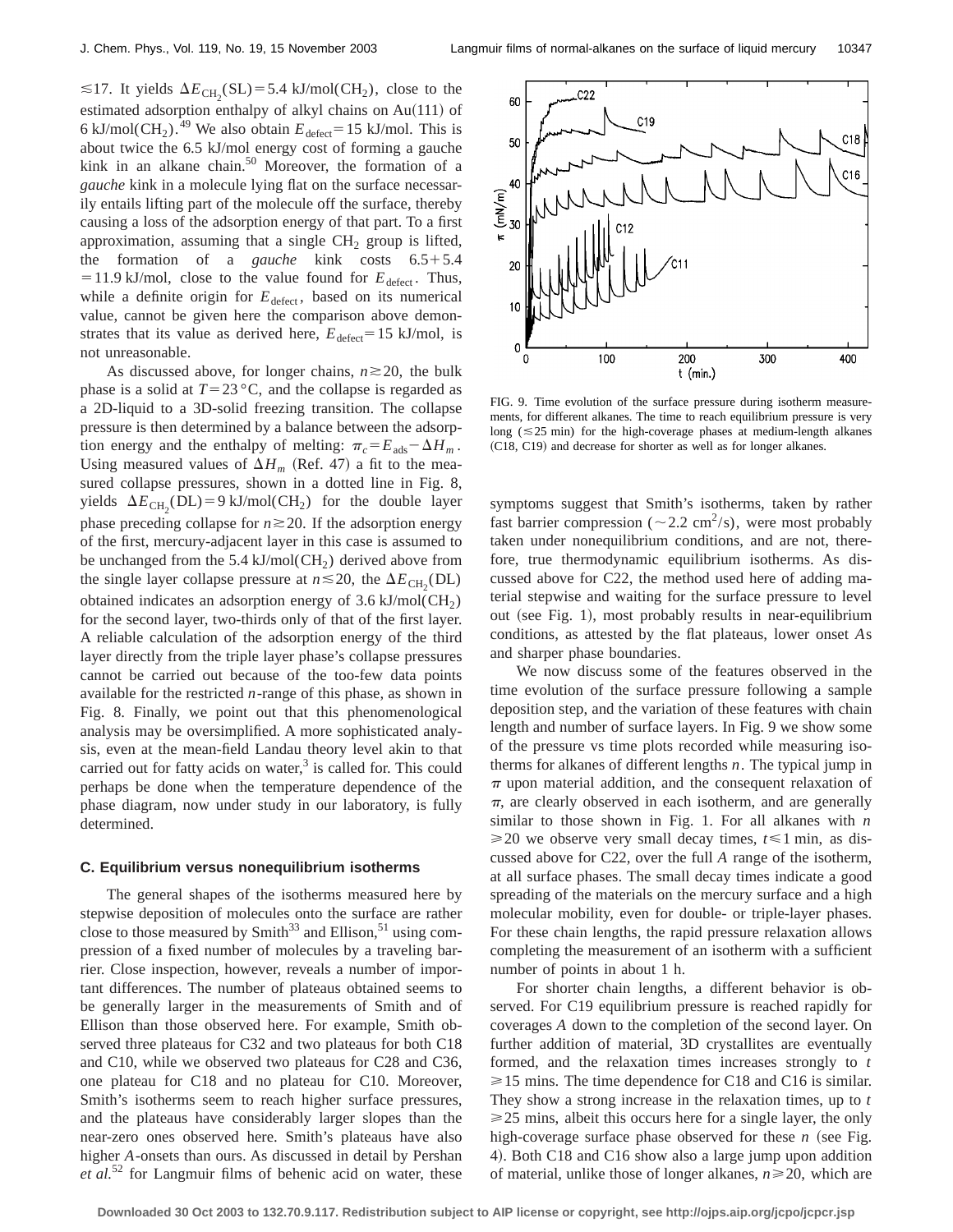relatively small. This may be indicative of an initial formation of a metastable double layer (which has a correspondingly higher  $\pi$ ) which then transforms into the equilibrium state of 3D crystallites  $(C18)$  or droplets  $(C16)$  coexisting with a 2D single surface layer. In C18, in particular, the pressure relaxes very slowly at high coverages, and the relaxation curve is almost linear, indicating a very small gain in energy for the formation of 3D crystallite over the formation of a second 2D surface layer. A close look at C12 and C11 reveals an even larger initial jump in the surface pressure after deposition of new material. However, in contrast with C16 and C18, the pressure relaxes here exponentially to a constant value much more rapidly,  $t \approx 2-3$  mins. This indicates a much faster growth of the 3D phase, which is not very surprising, considering that this phase is a liquid for these *n*. In fact, the fundamental reason for the large decrease in the relaxation times with *n* from C16 to C11 is most probably the strong decrease in the viscosity, by a factor of 3, with *n* in this range, resulting in a much higher mobility of the molecules. This mobility enables a faster growth of the 3D liquid droplets, and thus a faster  $\pi$  relaxation.

## **IV. CONCLUDING REMARKS**

The present x-ray and surface tension study of Langmuir films of alkanes on the surface of mercury demonstrates that for all alkanes studied  $(10 \le n \le 50)$  the molecules are oriented parallel to the surface, in contrast with all Langmuir films of amphiphiles on aqueous subphases, where the molecular orientation is always along, or not excessively tilted away from the surface normal. The full  $(n, A, \pi)$  phase diagram was determined, and exhibits a maximal number of three surface layers for  $22 \le n \le 24$ . For longer alkanes a maximum of two layers only are found. Shorter alkanes show a transition region,  $n=19, 20$  where a maximum of two layers are formed, while for  $n < 19$  only a single surface layer is observed. No long-range in-plane order is found for any of the surface phases and lengths *n* studied. Considering the film collapse as a transition from a 2D gas to a 3D liquid  $(n \le 18)$  or from a 2D liquid to a 3D solid  $(n \ge 20)$ , allows deriving from the measured collapse pressures of the various *n* the adsorption energy of a  $CH<sub>2</sub>$  group at each layer. These considerations, as well as the observed *n*-variation of the surface pressure relaxation time following a sample deposition step, demonstrate the strong dependence of the Langmuir film's properties (maximal number of layers, plateau pressures, relaxation times, etc.) on the properties of the bulk phase at the measurement temperature. This connection is further investigated in a study, now in progress, of the temperature dependence of the structure of these films.

While no phases comprising surface-normal molecules are found here, fatty acids on mercury do show such phases.<sup>21,39</sup> This fact highlights the importance of the head groups in determining the structure of Langmuir films on mercury. Another manifestation of the importance of the headgroup is the existence of long-range, smectic-like 1D long-range in-plane order in the flat-lying phases of C18 fatty acid, $21$  and 2D long-range in-plane order in C24 fatty acid Langmuir films on mercury.40 Studies of organic molecules with different head groups should provide a deeper understanding of the role of the head group in inducing order in flat-lying and standing-up phases of Langmuir films of organic molecules on mercury. The thiol moiety is of particular interest in this respect, in view of the broad interest, and numerous studies, of various thiolates on single- and polycrystalline gold surfaces published over the last decade.<sup>26,53</sup> Investigations of such compounds on mercury are currently in progress.

## **ACKNOWLEDGMENTS**

Support to M.D. by the U.S.–Israel Binational Science Foundation, Jerusalem and to P.S.P. by the U.S. DOE (Grant No. DE-FG02-88-ER45379) and the NSF (Grant No. NSF-DMR-0124936) is gratefully acknowledged. We thank D. Vaknin (Ames) for generous advice and drawings of the trough. BNL is supported by U.S. DOE Contract No. DE-AC02-98CH10886.

- $^{1}$ A. Pockels, Nature (London) 43, 437 (1891).
- $2$ Lord Rayleigh, Philos. Mag. 48, 321 (1899).
- <sup>3</sup> V. M. Kaganer, H. Möhwald, and P. Dutta, Rev. Mod. Phys. 71, 779  $(1999).$
- <sup>4</sup> S. Zheng, J. Strzalka, D.H. Jones, S.J. Opella, and J.K. Blasie, Biophys. J. 84, 2393 (2003); G. Brezesinski and H. Möhwald, Adv. Colloid Interface Sci. 100, 563 (2003).
- 5H. Rapaport, I. Kuzmenko, M. Berfeld, K. Kjaer, J. Als-Nielsen, R. Popovitz-Biro, I. Weissbuch, M. Lahav, and L. Leiserowitz, J. Phys. Chem. B 104, 1399 (2000).
- <sup>6</sup>M. Gleiche, L.F. Chi, and H. Fuchs, Nature (London) **403**, 173 (2000); A.L.Simões Gamboa, E.J.M. Filipe, and P. Brogueira, Nano Lett. 2, 1083 (2002); H. Lee, E. Bae, and W. Lee, Thin Solid Films 393, 237 (2001).
- <sup>7</sup> Molecular Electronics, edited by J. Jortner and M. Ratner (Blackwell, Oxford, 1997); P. Samori and J.P. Rabe, J. Phys.: Condens. Matter 14, 9955 (2002).
- <sup>8</sup> D.K. Schwartz, Surf. Sci. Rep. 27, 245 (1997).
- <sup>9</sup> R.H. Tredgold, Order in Thin Organic Films (Cambridge University Press, Cambridge, 1994).
- <sup>10</sup>G.L. Gaines, *Insoluble Monolayers at Liquid–Gas Interfaces* (Wiley, New York, 1966).
- <sup>11</sup> J. Als-Nielsen, F. Christensen, and P.S. Pershan, Phys. Rev. Lett. **48**, 1107 (1982); P.S. Pershan and J. Als-Nielsen, *ibid.* 52, 759 (1984).
- <sup>12</sup> J. Als-Nielsen, F. Christensen, and P.S. Pershan, Phys. Rev. Lett. **48**, 1107  $(1982).$
- <sup>13</sup> J. Als-Nielsen, D. Jacquemain, K. Kjaer, F. Leveiller, M. Lahav, and L. Leiserowitz, Phys. Rep. 246, 252 (1994).
- <sup>14</sup> J. Penfold, Rep. Prog. Phys. 7, 777 (2001).
- 15A. Braslau, M. Deutsch, P.S. Pershan, A.H. Weiss, J. Als-Nielsen, and J. Bohr, Phys. Rev. Lett. **54**, 114 (1985).
- 16S. Grayer Wolf, L. Leiserowitz, M. Lahav, M. Deutsch, K. Kjaer, and J. Als-Nielsen, Nature (London) 328, 63 (1987); K. Kjaer, J. Als-Nielsen, C.A. Helm, L.A. Laxhuber, and H. Möwald, Phys. Rev. Lett. 58, 2224 (1987); P. Dutta, J.B. Peng, B. Lin, J.B. Ketterson, M. Prakash, P. Georgopoulos, and S. Ehrlich, *ibid.* 58, 2228 (1987).
- <sup>17</sup> I. Kuzmenko, H. Rapaport, K. Kjaer, J. Als-Nielsen, I. Weissbuch, M. Lahav, and L. Leiserowitz, Chem. Rev. 101, 1659 (2001).
- 18M. Fukuto, R.A. Heilmann, P.S. Pershan, S.M. Yu, C.M. Soto, and D.A. Tirrell, J. Chem. Phys. 119, 6253 (2003); M. Fukuto, R.A. Heilmann, P.S. Pershan, S.M. Yu, J.A. Griffiths, and D.A. Tirrell, J. Chem. Phys. **111**, 9761 (1999); M. Fukuto, R.A. Heilmann, P.S. Pershan, S.M. Yu, C.M. Soto, and D.A. Tirrell, Phys. Rev. E 66, 010601(R) (2002); D. Vaknin, J.Y. Wang, and R.A. Uphaus, Langmuir 11, 1435 (1995); N.C. Maliszewskyj, P.A. Heiney, D.R. Jones, R.M. Strongin, M.A. Cichy, and A.B. Smith, *ibid.* 9, 1439 (1993).
- <sup>19</sup> I.R. Peterson, V. Brezezinski, R.M. Kenn, and R. Steitz, Langmuir **8**, 2995  $(1992).$
- 20S.P. Weinbach, K. Kjaer, J. Als-Nielsen, M. Lahav, and L. Leiserowitz, J. Phys. Chem. 97, 5200 (1993).